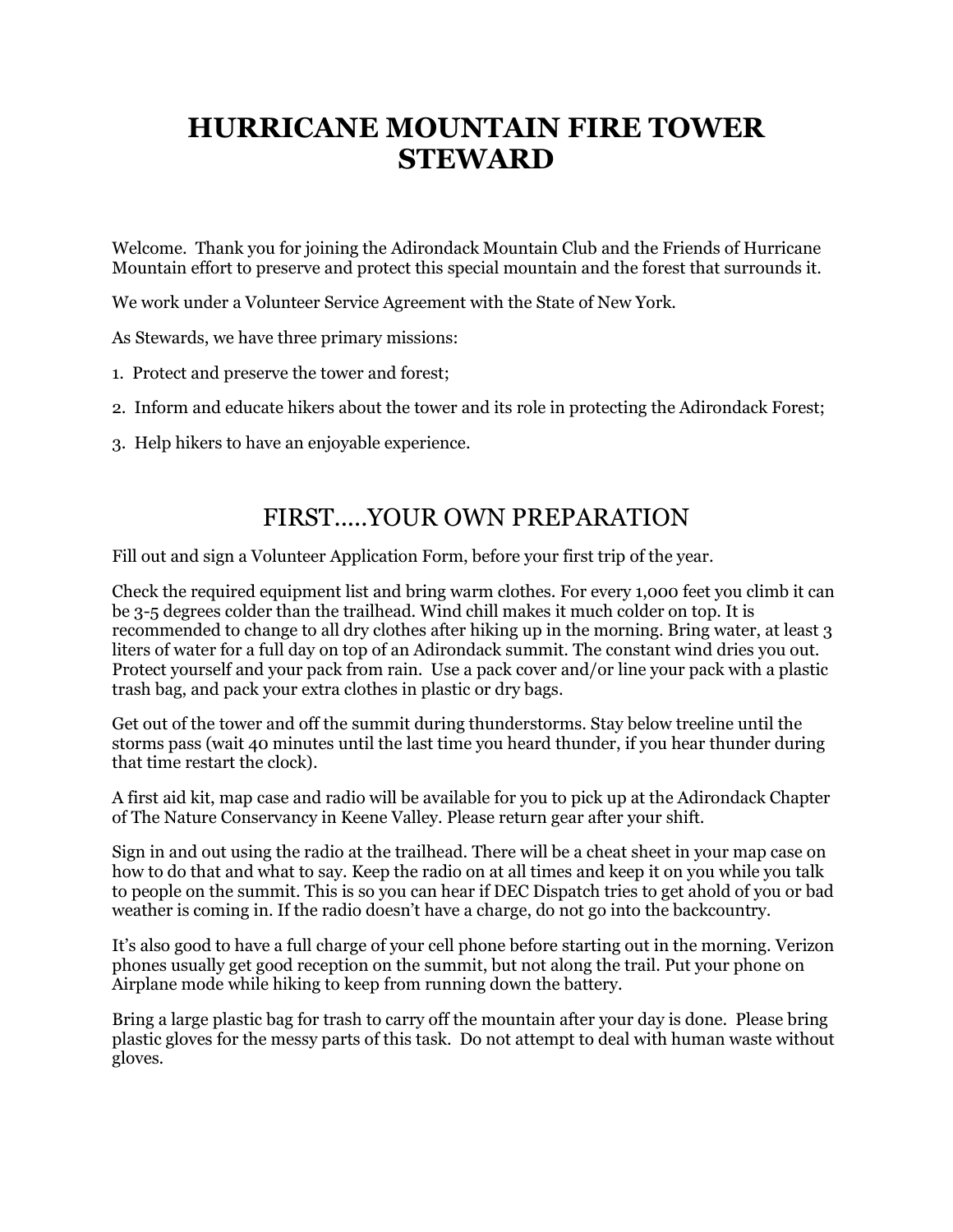Bring, and use, insect repellent. Lyme disease is in the region. Check yourself for ticks after you get home.

## 1. PROTECTING THE FOREST and the TOWER

Engage hikers in conversation about Hurricane. You should give new arrivals some time to catch their breath and take care of their basic needs (think Maslow's Hierarchy of Needs).

Point out surrounding peaks and other features to hikers. Share the history of the tower and the mountain. People who enjoy and value their surroundings are most likely to take good care of them, both now and in the future.

The concept of stewardship is a beautiful one! It is the idea that we humans are only on this great, green Earth for a very short time, and that it will continue its infinite spin long after we're gone. With that we are endowed with responsibility. And our most magnificent duty is to leave it spinning freely, in every way, just as we found it.

And so it is that being a steward is a noble profession. For after you teach yourself to care, you can begin to teach others. This wilderness is a special place. That specialness is what draws people here. We all have a role in protecting it.

The tower was erected to protect this wilderness. That is what makes it historically important. That is what connects the tower to hikers who visit the summit today.

While we DO NOT have the authority to enforce state rules for the Hurricane Wilderness, we can and should encourage hikers to abide by them using the Authority of the Resource Technique.

### PROTECTING THE TOWER

Safety. For safety, only 6 people should be in the tower cab at once.

Vandalism. Other fire towers in the Adirondacks are often targets of vandals. Graffiti, broken windows, broken fencing and common problems.

The Tower is listed on the National and State Registers of Historic Sites. It is a publicly owned historic site. We don't have legal authority to stop someone from vandalizing the tower, but persuasion usually works. The fencing around the stairs is important for safety and should be protected. Report any instances of vandalism directly to the DEC.

The Tower was reopened for public access in the Fall of 2015. New stairs, flooring and protective fencing were installed by a crew from the Student Conservation Association and Friends of Hurricane Mountain volunteers. The New York State Department of Environmental Conservation paid for materials, flew them to the site, and funded the SCA crew.

### PROTECTING THE FOREST. LEAVE NO TRACE.

Hikers should leave the trails and mountain top as they find them. That means not cutting trees and branches. Avoid walking on fragile summit vegetation and soil/gravel. There is plenty of rock on the top of Hurricane, so it is easy to avoid disturbing trees and plants.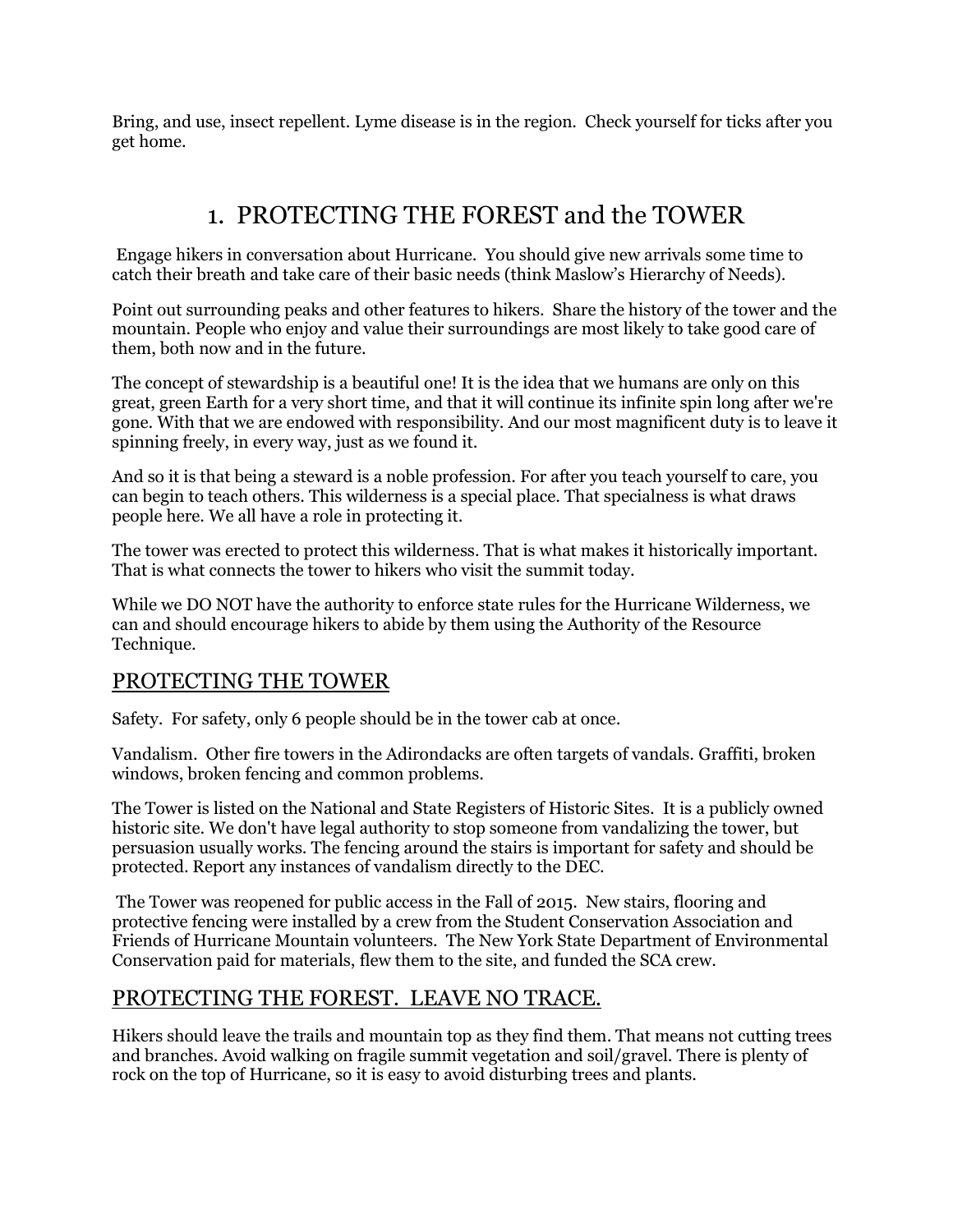The essential rule for hikers is to carry out whatever you carry into the woods. This includes garbage and even biodegradable food scraps. Burying garbage is not allowed.

There is an outhouse located below the summit, north of the trail. A sign points the way. Hikers should use this facility, and keep it tidy, disposing of toilet paper inside.

CAMPING. Camping is permitted in the Hurricane Wilderness. Tents much be placed at least 150 feet from any trail or stream or pond but camping at designated sites should be encouraged (most campers do not have the skills to pristine camp). Camping is also permitted at designated areas (near the Gulf Brook cross on the north trail) and at lean-tos (Gulf Brook and the Biesemeyer Lean-to at Lost Pond.)

For groups of 10 or more, and to stay more than three nights, a permit is required from a Ranger.

Camping is NOT ALLOWED on the summit, because the rock summit exceeds 3,500 feet. Also, the trail runs right through the middle.

DOGS. As a matter of common sense and safety, dogs should be kept under control (or leased) near other hikers and especially children and other dogs. There is not a regulation to keep your dog on leash at all times in the Hurricane Wilderness.

## 2. INFORM AND EDUCATE

#### TIMING AND APPROACH

Timing is everything! So it is with Stewarding! When you approach a hiker you have only a very brief window of opportunity in which to influence someone's hiking habits. If, on the other hand, you are concise, convincing, connected, and timely, then you have done your very best to make your message heard.

So if timing is everything, how do you know when the time is right? How do you know when the person is "ready" to listen to you, and hear you, and learn from you, and not just have your words go in one ear and out the other? Well, there's a simple three step process that will get you there. I call it checking in, checking out, and orchestrating the moment.

Checking in - Chances are that the moment of one's arrival on the summit may not be the best time for them to hear your whole rap. Remember that if people are exhausted or exhilarated, cold or hot, hungry or thirsty, windblown or wet, they are not ready to listen. Psychologist Abraham Maslow captured this idea in his "hierarchy of needs". People cannot focus on higher brain functioning when more basic physiological needs have not been met.

Chances are, when people arrive on the summit, they aren't ready to talk. Although they may not be ready to hear your whole spiel, you may still want to "check in" with them. You can make small talk about where they came from, or the weather, congratulate them on reaching the summit, and at the same time introduce yourself. Let people know that you would like to speak with them sometime before they leave the summit. Some people will be ready for your delivery right then and there. Go for it! Many will not be ready. Encourage these folks to check back with you before they leave. This helps to insure that they will come to you when they feel ready to listen. This is important!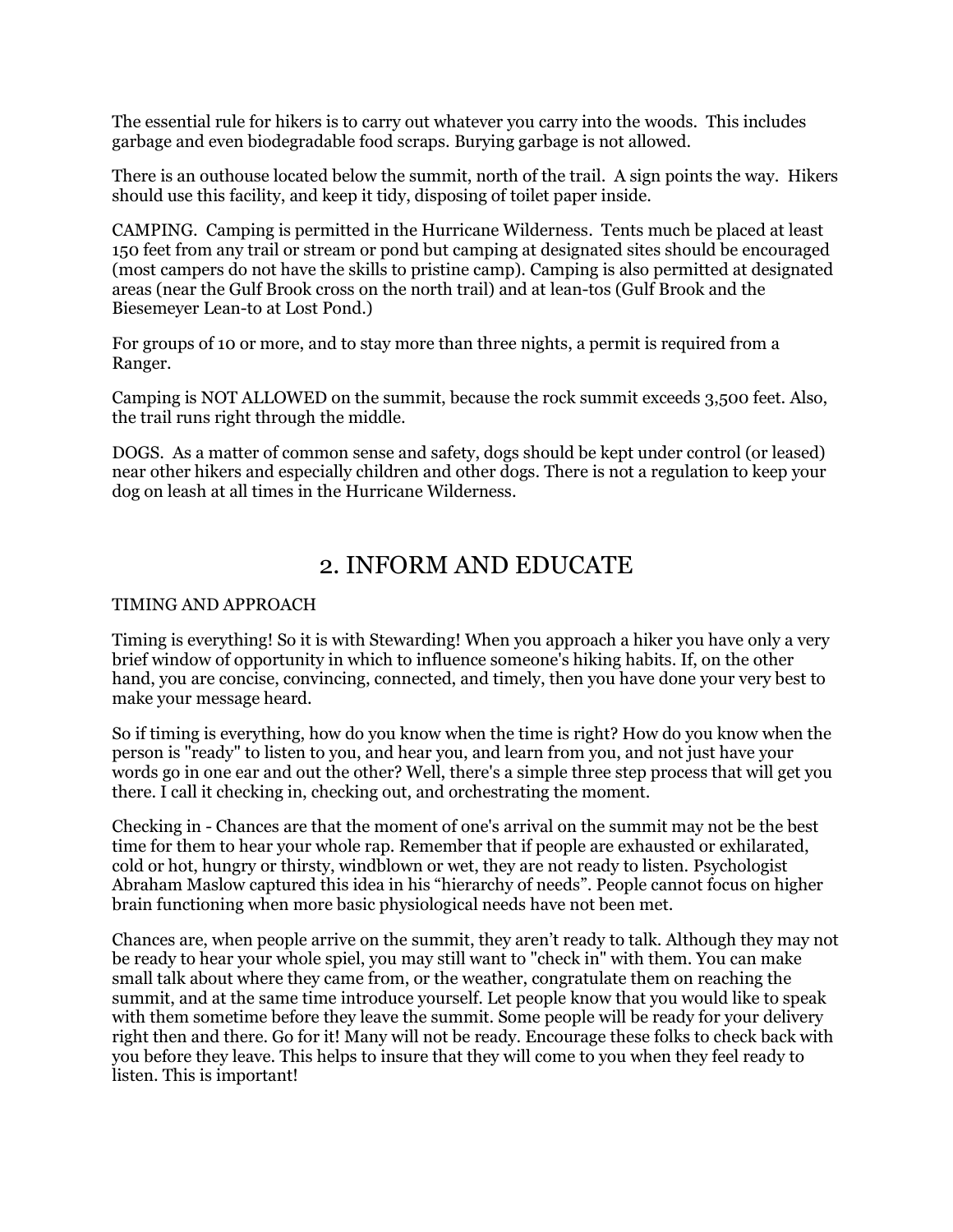Checking out - This happens at the same time as you're checking in. You're checking people out in order to better assess your audience, and tailor your presentation to them. So as a person hikes up take notice of who they are. Are they following Leave No Trace or leaving orange peels everywhere? Find out if people are alone or hiking with a group. Are they first time hikers or wily old mountaineers? Do they seem to be in a hurry or planning to stay a while? Try your best to quickly get an idea of who people are, what they know, and when they may be ready to listen. When speaking with people do your best to acknowledge their background and experience. This helps them feel that you are on their level.

It's also helpful to take a close look at people, and try to remember what they look like, what they're wearing, what kind of pack they're carrying, or any other identifying characteristics. This will help you later on when you're trying to figure out who you have or have not spoken with; or in the unfortunate event that this person is involved in a search and rescue effort. Your words will seem more directed and will be more effective if people feel that you've recognized them and know who they are.

Orchestrating the moment - Now take what you've learned, and use it to figure out not only what to say and how to say it, but when to say it. This will all be different if you're talking to a Girl Scout troop, or a middle-aged couple, or some beer drinking bad boys. A first time hiker would need to hear your whole rap, while the woodsy old timer might only get a quick review to confirm that they actually know what they think they know. Use what you've learned. If someone is a member of a group, try to gather the whole group and speak to them all at once. This saves you some talking, and speaking to the group as a whole increases their compliance as they're more likely to monitor and remind one another. If someone is tired, or hungry, or cold, suggest that they have some lunch or get a jacket on before you talk to them. Allow people to satisfy their needs, get settled, and be "ready" to listen without distraction. Then give it all you've got!

I once made the mistake of trying to speak to a group of hungry Boy Scouts while they were eating lunch. I may as well have been speaking to the stones. They were so busy eating that my words were just blown away by the wind. I stopped where I was and asked them to call me when their lunch was finished. I was truly amazed the second time around by having their totally undivided attention.

On the busiest of holiday weekends, with a couple of hundred people on the summit, you'll be doing well just to deliver a basic message to the people who comes up. You just won't have enough time to use the whole process we've described here. That's OK. Do the best you can. You may have to check in, check out, and orchestrate the moment all at the same time.

#### HISTORY OF THE TOWER

Back in 1876, Adirondack surveyor Verplanck Colvin used Hurricane as one of his key survey peaks. A wooden pole survey tower was put up, and wrought iron "eyes" used to anchor the tower can still be seen in the rock just north of the tower.

The State of New York responded to a series of devastating forest fires in the first decade of the 20th Century by establishing fire observation stations on many mountains in the Adirondacks. A fire observer station was established on Hurricane in April 1910, but without a tower because the bald summit already offered 360 degree views. Rangers strung 2½ miles of phone wire to the summit.

The fire stations, new logging regulations and an alert public all helped to reduce the forest fire damage.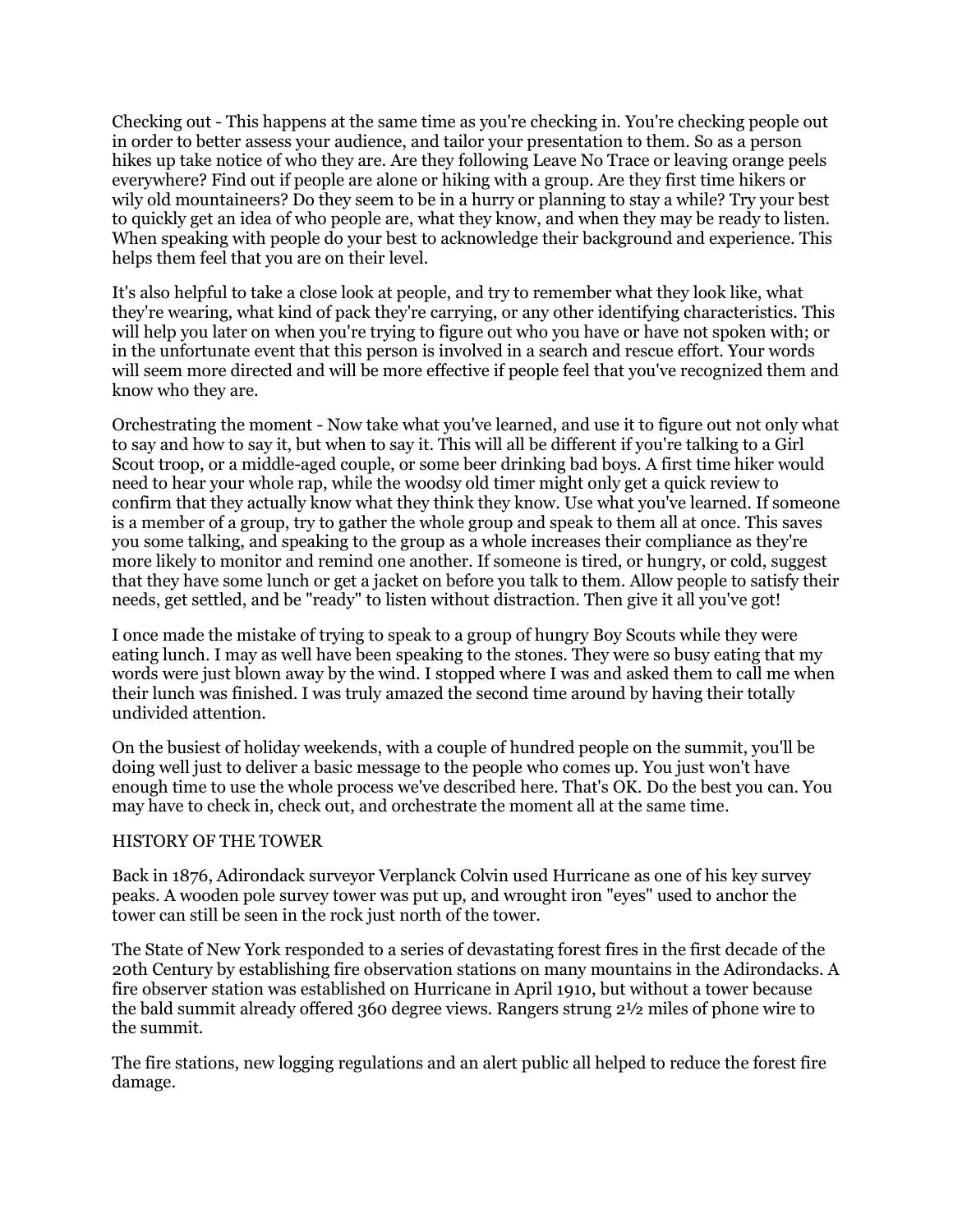The present tower was erected in 1919. It was one of 13 steel towers built that year, and is 35-feet tall.

While the tower cab offered protection from the weather, the observers actually lived in a cabin at the foot of the East trail, often with their families for the summer. The cabin was demolished in 1985.

Nearly 30 different observers (all men) served on top of Hurricane from 1910 until the tower was closed in 1973.

Though the state originally planned to remove the tower, a local citizen effort helped to turn that decision around, and the tower was reopened in the fall of 2015, after partial rehabilitation. The rehabilitation work continues.

#### THE ADIRONDACK WILDERNESS.

The Adirondack State Park consists of 6 million acres, and is the largest park in the nation, outside of Alaska. It is roughly the size of Vermont and is larger than Yellowstone, Glacier, Everglades and Grand Canyon National Parks, combined.

The State Forest Preserve within the park makes up approximately 2.5 million acres, and is protected by the New York State Constitution, thanks to an 1894 amendment approved by the voters. The state has classified certain areas as specially protected areas, including the Hurricane Mountain Wilderness, the Central and Outer High Peaks Wilderness, and more.

The Adirondacks contain 85% of all wilderness in the eastern United States.

Protecting these vast wilderness areas, which are within a one-drive for 60 million people, is a challenge. Consequently, members of the public are the backbone of protection. Residents of the park and the entire region state play a huge role in enjoying and protecting the wilderness, and have for more than a century.

Campers and hikers helped reduce fire danger back in the early 20th Century, and then significantly reduced litter, trail erosion and damage to alpine vegetation in recent decades.

## 3. HELPING HIKERS

People will often look at you as an authority figure, maybe even think of you as a Ranger. But we have absolutely no authority to make hikers follow the rules or use good sense. We are advisory only. We are not law enforcement.

REMEMBER. You are not responsible for hiker safety. We may offer assistance and advice. We may use our radio to report emergencies. But NYS Rangers have made it clear that we are not to assume responsibility for hikers. We have no search and rescue responsibilities.

Our role is to transmit information.

Emergency calls.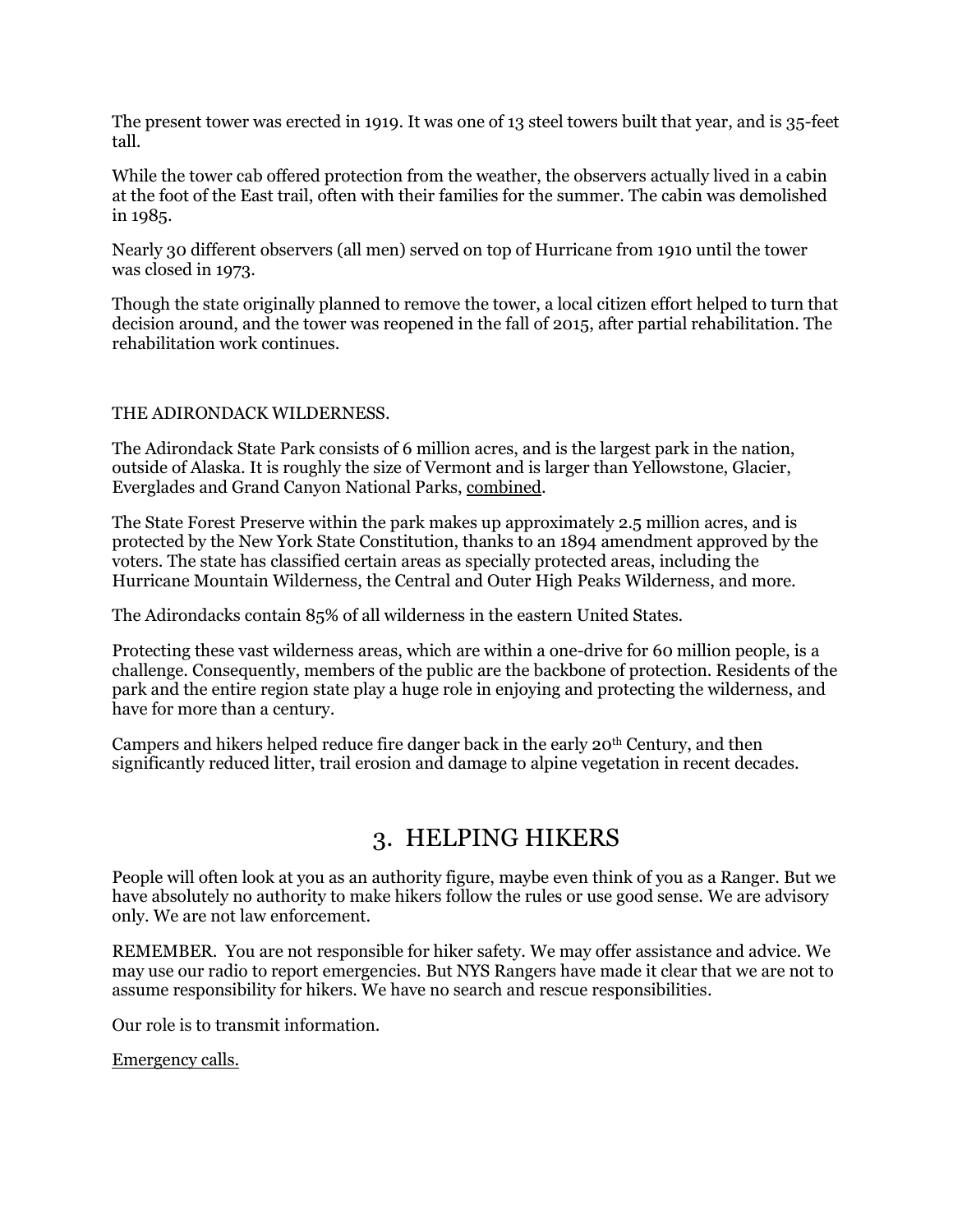In case of serious injuries that you see on the summit, or that is reported to you, use your radio to call DEC Dispatch immediately. Also call DEC Dispatch to report lost hikers, a fire, or unsafe conditions (like a biting dog). Write down details of the incident on our incident report form that is in your map case-- who, what, what, where-- because the dispatchers will ask you those questions. After you fill out an incident report, leave it in the map case and contact Kayla (315- 706-8704) or [kaylaw@adk.org](mailto:kaylaw@adk.org) immediately.

The phone number for DEC Dispatch is 518-891-0235. Other advice from Rangers:

Do not give away your water, or clothes that you need to stay warm on the summit.

You may offer band aids, Ibuprofen, and/or aspirin or anything else in your first aid kit. If something is running low, contact Kayla.

#### Trail and hiking information:

There are three trails to the Hurricane summit.

South. From Rt 9N, this trail was significantly rebuilt and improved in 2014. It is 3.4 miles long and rises 2,000 feet.

North. From Crow Clearing off O'Toole Road, this trail rises 1,600 feet over 3 miles. The first mile is virtually flat.

East. From Hurricane Road in Elizabethtown, this was the old observer's trail. It climbs 1,700 feet over a distance of 2.7 miles, though the first half mile is also virtually flat.

The Adirondack Mountain Club has a strict rule about providing information. We only give objective information about the trail (distance and elevation).

If you encounter hikers on the trail or at the summit, tell them how far it is and how high they have to climb but refrain from predicting how long it will take them. Everyone has their own pace.

You can make suggestions about equipment if it has to do with safety. Do remember that many people climb Hurricane in light weight sneakers, and some people climb in sandals. People assume their own risk when they hike in the Adirondack Mountains.

You can suggest other comparable hikes, such as Noonmark, Jay Mt. or Hopkins. Or other fire towers in the area like Poke-O-Moonshine or Belfrey.

Urge hikers to get a map and trail guidebook. They are available at The Mountaineer in Keene Valley, at the ADK High Peaks Information Center at the Heart Lake Program Center and at stores in Lake Placid.

OTHER REFERENCES FOR YOU AND FOR HIKERS:

Friends of Hurricane Mountain website [\(www.hurricanefiretower.org\)](http://www.hurricanefiretower.org/) and Facebook page.

NYS DEC website [\(www.dec.ny.gov\)](http://www.dec.ny.gov/)

Adirondack Mountain Club website [\(www.adk.org\)](http://www.adk.org/)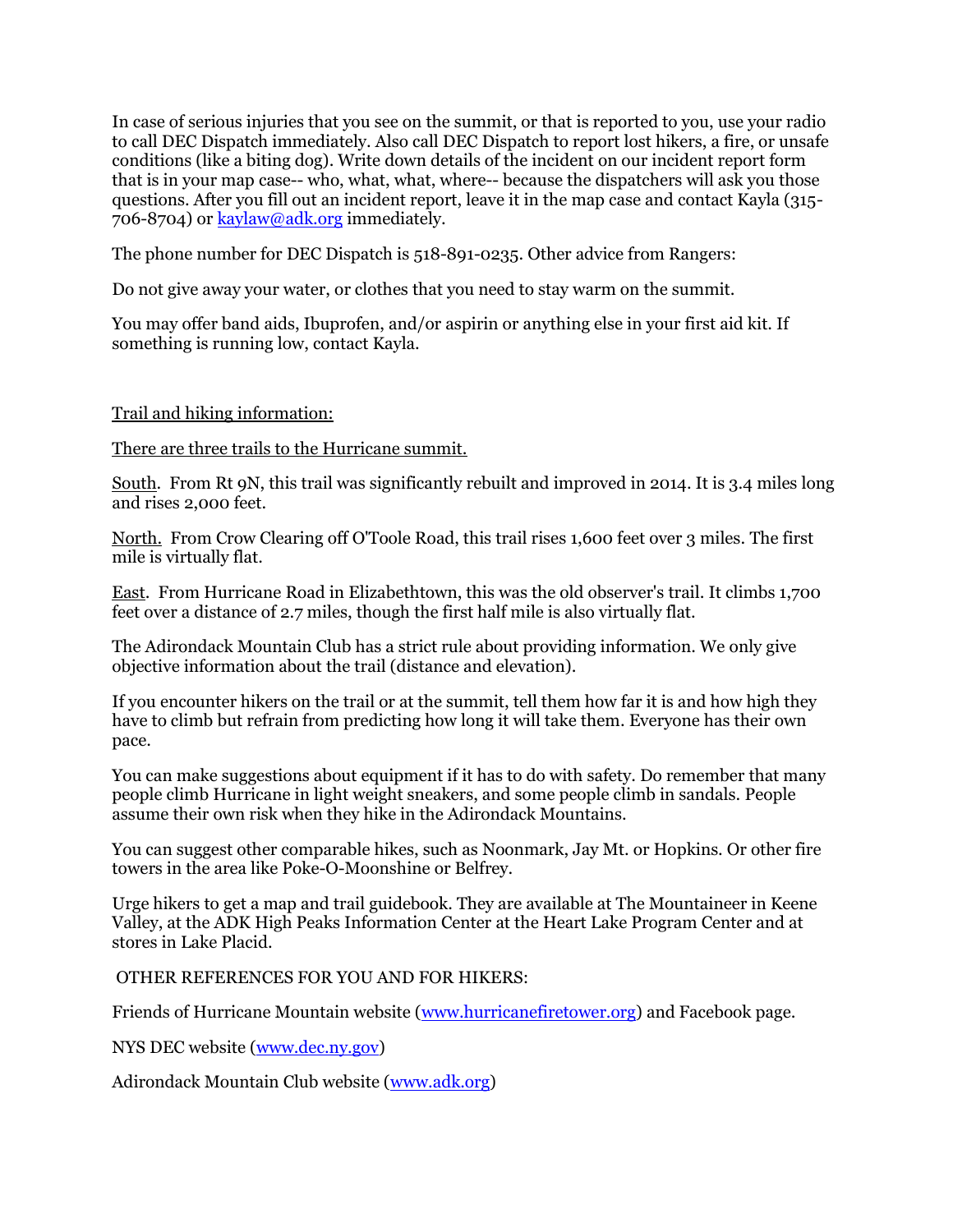Adirondack Fire Towers -- the Northern District. By Martin Podskoch. 2005. Purple Mountain Press.

Views from on High. By John P. Freeman and Jim Schneider. 2021. Adirondack Mountain Club.

National Weather Service website [\(www.weather.gov\)](http://www.weather.gov/)

## **APPENDICIES**

### Leave No Trace Principles

Leave No Trace principles were developed in cooperation with the U.S. Forest Service, National Park Service, Bureau of Land Management, and U.S. Fish and Wildlife Service.

### 1. Plan Ahead and Prepare

- Know the regulations and special considerations for the area you'll be visiting.
- Prepare for extreme weather, hazards, and emergencies.
- Always leave your itinerary with someone at home.
- Travel in small groups to minimize impacts.

#### 2. Travel and Camp on Durable Surfaces

- Hike in the middle of the trail; walk through (not around) puddles/mud.
- Stay off of vegetation; walk on rocks where possible.
- Camp in designated sites where possible.
- In other areas, don't camp within 150 feet of water, trail, or a road.

#### 3. Dispose of Waste Properly

- Pack out all trash (including toilet paper), leftover food, and litter.
- Use existing privies, or dig a 6-8 inch deep cathole at least 150 feet from water.
- Wash yourself and dishes at least 150 feet from water. If needed, use only small amounts of biodegradable soap.

#### 4. Leave What You Find

- Leave rocks, plants, and other natural objects as you find them.
- Let photos, drawings, or journals help capture your memories.
- Do not build structures or furniture or dig trenches.

#### 5. Minimize Campfire Impacts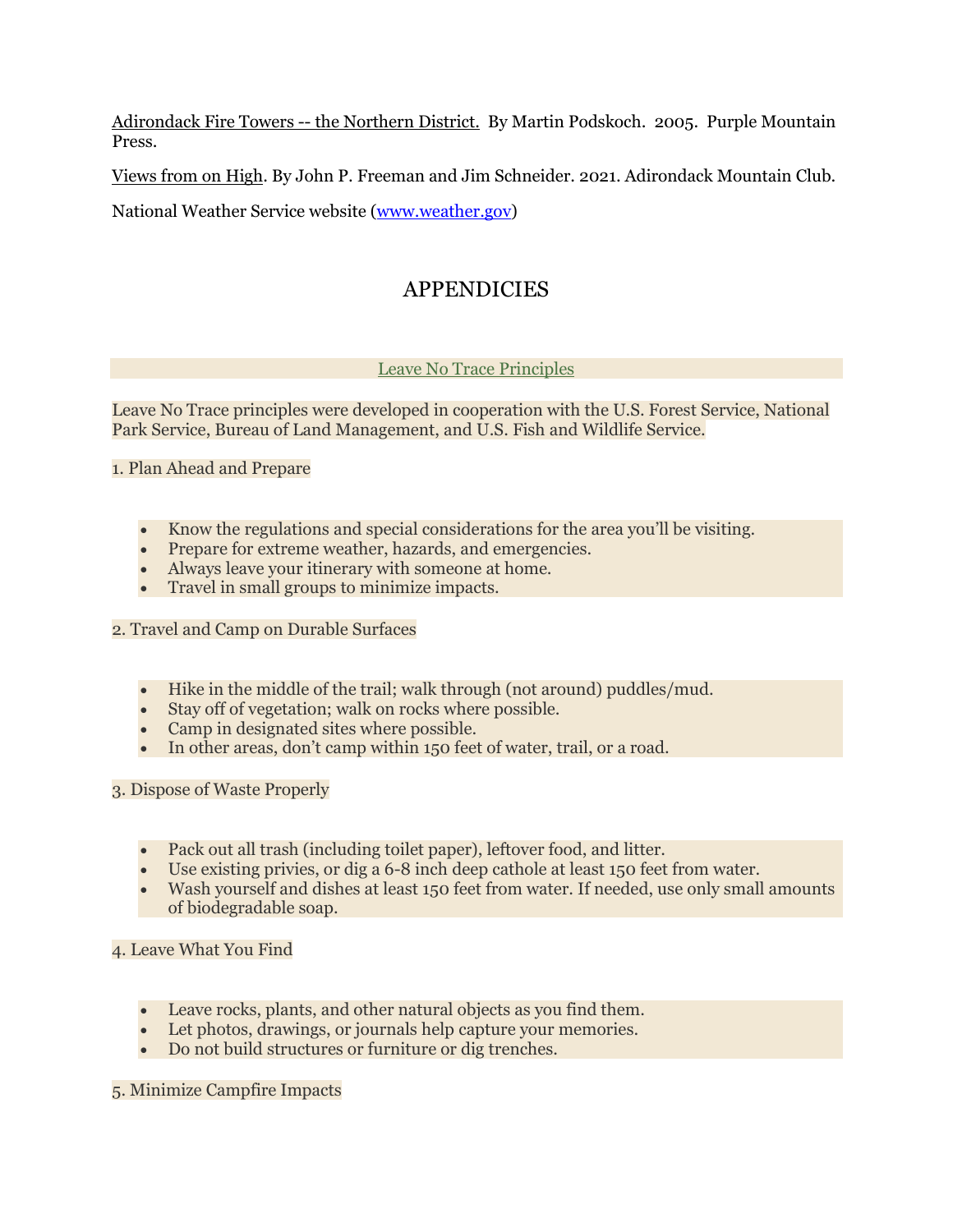- Use a portable stove to avoid the lasting impact of a fire.
- Where fires are permitted, use existing fire rings and collect only downed wood.
- Burn all fires to ash, put out campfires completely, and hide traces of fire.

#### 6. Respect Wildlife

- Observe wildlife from a distance.
- Avoid wildlife during mating, nesting, and other sensitive times.
- Control pets at all times, and clean up after them.

7. Be Considerate of Other Visitors

- Respect other visitors and protect the quality of their experience.
- Let natural sounds prevail; avoid loud sounds and voices.
- Be courteous and yield to other users; take breaks to one side of the trail.

### **HISTORY OF THE ADIRONDACKS**

by Tony Goodwin

(reprinted with permission from the Adirondack Mountain Club Trail Guide to the High Peaks)

The Adirondack region of northern New York is unique in many ways. It contains the only mountains in the eastern United States that are not geologically Appalachian. In the late 1800s it was the first forested area in the nation to benefit from enlightened conservation measures. At roughly the same time it was also the most prestigious resort area in the country. In the 20th century, the Adirondacks became the only place in the Western Hemisphere to host two Winter Olympiads. In the 1970s the region was the first of significant size in the nation to experience comprehensive land use controls. The Adirondack Forest Preserve (see below) is part of the only wild lands preserve in the nation whose fate lies in the hands of the voters of the entire state in which it is located.

Geologically, the Adirondacks are part of the Canadian Shield, a vast terrain of ancient Precambian igneous and metamorphic rock that underlies about half of Canada and constitutes the nucleus of the North American continent. In the United States the Shield bedrock mostly lies concealed under younger Paleozoic sedimentary rock strata, but it is well exposed in a few regions, among them the Adirondacks. The Adirondacks are visibly connected across the Thousand Islands to the Grenville Province of the eastern side of the Shield, which is approximately one billion years old. Upward doming of the Adirondack mass in the past few million years - a process that is still going on - is responsible for the erosional stripping of the younger rock cover and exposure of the ancient bedrock. The rocks here are mainly gneisses of a wide range of composition. One of the more interesting and geologically puzzling rocks is the enormous anorthosite mass that makes up nearly all of the High Peaks region. A nearly monomineralic rock was apparently formed at depths of up to fifteen miles below the surface. It is nearly identical to some of the rocks brought back from the moon.

The present Adirondack landscape is geologically young, a product of erosion initiated by the ongoing doming. The stream-carved topography has been extensively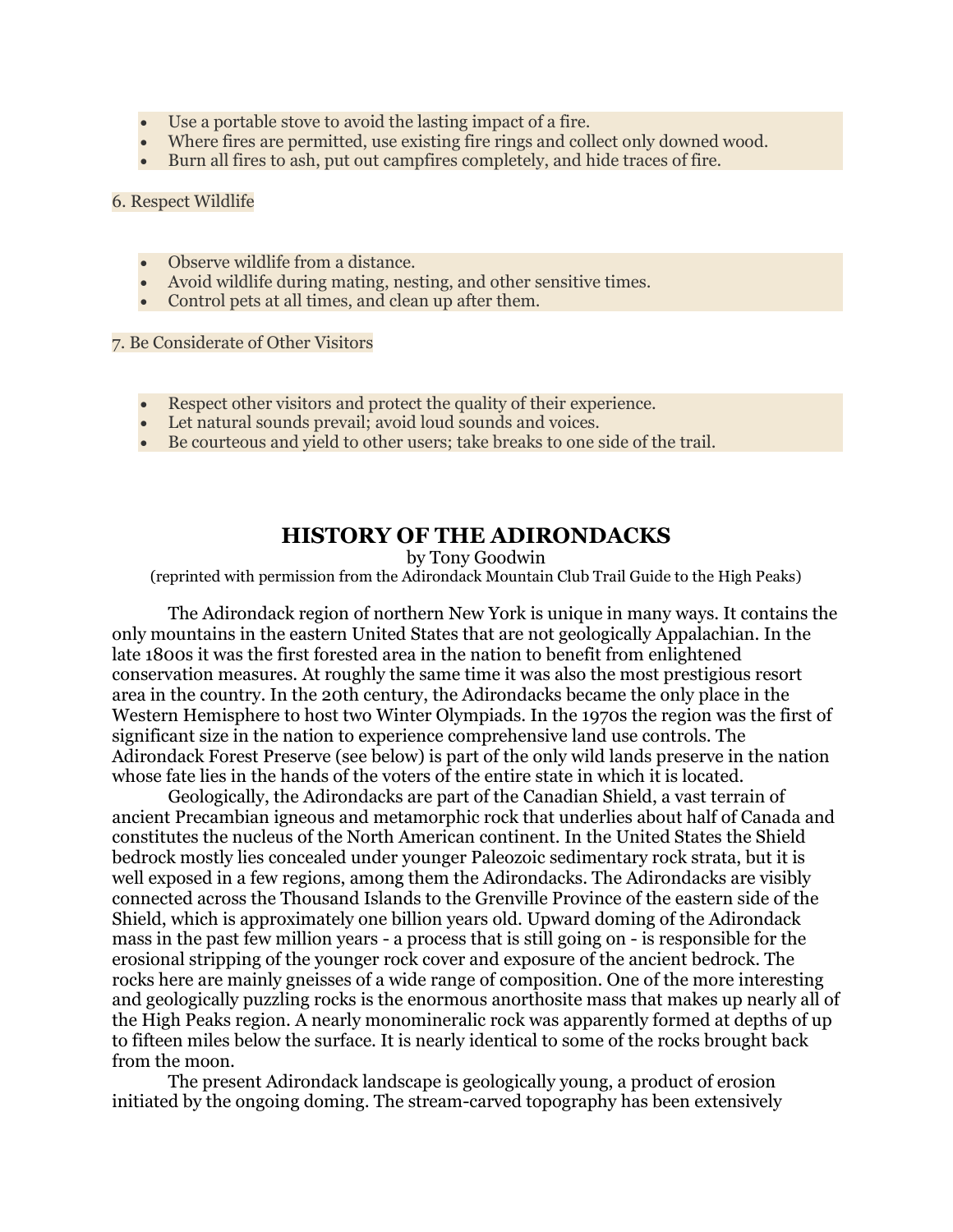modified by the sculpturing of glaciers which, on at least four widely separated occasions during the Ice Age, completely covered the mountains.

Ecologically, the Adirondacks are part of a vegetation transition zone, with the northern, largely coniferous boreal forest (from the Greek god Boreas, owner of the north wind, whose name can be found on a mountain and a series of ponds in the High Peaks region) and the southern deciduous forest, exemplified by beech/maple stands, intermingling to present a pleasing array of forest tree species. Different vegetation zones are also encountered as one ascends the higher mountains in the Adirondacks; the tops of the highest peaks are truly arctic, with mosses and lichens that are common hundreds of miles to the north.

A rugged and heavily forested region, the Adirondacks were generally not hospitable to native Americans, who used the region principally for hunting and occasionally for fighting. Remnants of ancient campgrounds have been found in some locations. The native legacy survives principally in such place names as Indian Carry, on the Raquette River-Saranac Lake canoe route, and the Oswegatchie River in the northwest Adirondacks. The first white man to see the Adirondacks was likely the French explorer Jacques Cartier, who on his first trip up the St. Lawrence River in 1535 stood on top of Mont Royal (now within the city of Montréal) and discerned high ground to the south. Closer looks were had by Samuel de Champlain and Henry Hudson, who came from the north and south, respectively, by coincidence within a few weeks of each other in 1609.

For the next two centuries the Champlain Valley to the east of the Adirondacks was a battleground. Iroquois, Algonquin, French, British and eventually American fighters struggled for control over the valley and with its supremacy over the continent. Settlers slowly filled the St. Lawrence Valley to the north, the Mohawk Valley to the south, and somewhat later the Black River Valley to the west. Meanwhile the vast, rolling forests of the interior slumbered in virtual anonymity, disturbed only by an occasional hunter, timber cruiser or wanderer.

With the coming of the 19th century, people discovered the Adirondacks. Virtually unknown as late as the 1830s (the source of the Nile River was located before the source of the Hudson), by 1850 the Adirondacks made New York the leading timber-producing state in the nation. This distinction did not last for long, though, as the supply of timber was quickly brought close to extinction. Meanwhile, mineral resources, particularly iron, were being exploited.

After the Civil War, people began to look toward the Adirondacks for recreation as well as for financial gain. An economic boom, increasing acceptability of leisure time, and the publication of a single book, "Adventures in the Wilderness" by Reverend William H. Murray in 1869, combined to create a veritable flood of vacationers descending upon the Adirondacks. To serve them, a new industry, characterized by grand hotels and rustic guides, sprang up. Simultaneously, thanks to the pioneering work of Dr. Edward Livingston Trudeau, the Adirondacks, particularly the Saranac Lake area, became known far and wide as a mecca for tubercular patients.

In the decades following the Civil War the idea of conservation began to take on some legitimacy, thanks in large part to the book "Man and Nature" written by George Perkins Marsh in 1864. In this remarkably influential book, which noted historian Lewis Mumford once called "the fountainhead of the American conservation movement," Marsh called for the implementation of such practices as reforestation and watershed protection, and suggested that the Adirondacks were a good laboratory for testing these ideas. Another trend in the middle decades of the 19th century was an increasing acceptance of wilderness. This was brought about partly through the work of poets such as William Cullen